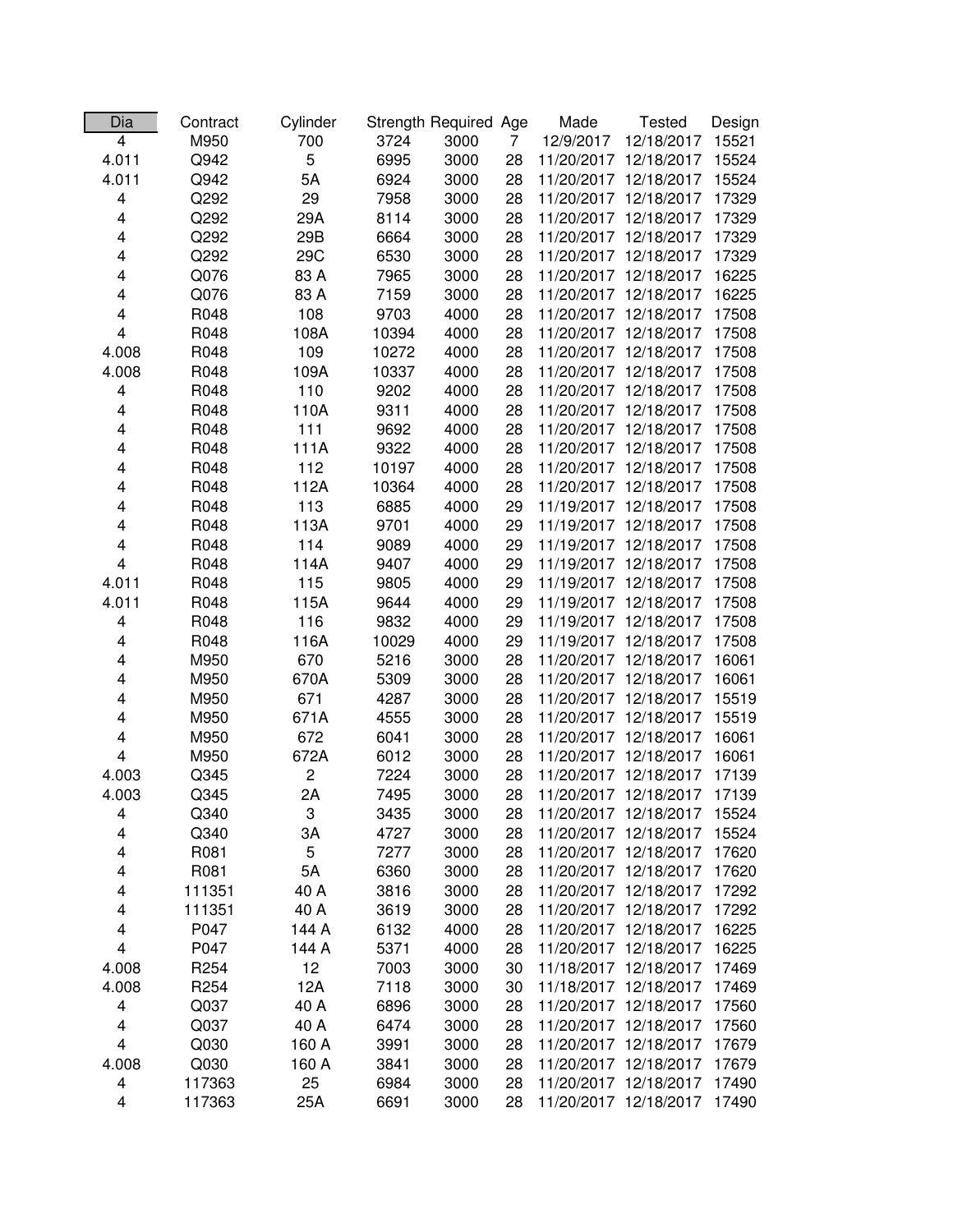| 6     | R145             | 6               | 4684  | 3000 | 28 |                                                | 11/20/2017 12/18/2017 | 17681 |
|-------|------------------|-----------------|-------|------|----|------------------------------------------------|-----------------------|-------|
| 6     | R145             | 6A              | 4953  | 3000 | 28 | 11/20/2017 12/18/2017                          |                       | 17681 |
| 4     | R272             | W <sub>3</sub>  | 6935  | 3000 | 28 | 11/20/2017 12/18/2017                          |                       | 16380 |
| 4     | R272             | W 3 A           | 6941  | 3000 | 28 | 11/20/2017 12/18/2017                          |                       | 16380 |
| 4.011 | Q921             | 8               | 6997  | 3000 | 28 | 11/20/2017                                     | 12/18/2017            | 17073 |
| 4.011 | Q921             | 8A              | 6988  | 3000 | 28 | 11/20/2017 12/18/2017                          |                       | 17073 |
| 4     | Q029             | G 58 A          | 8473  | 3000 | 28 |                                                | 11/20/2017 12/18/2017 | 17487 |
| 4     | Q029             | G 58 A          | 8883  | 3000 | 28 |                                                | 11/20/2017 12/18/2017 | 17487 |
| 4     | P247             | 228             | 7538  | 3000 | 28 |                                                | 11/20/2017 12/18/2017 | 17632 |
| 4     | P247             | 228A            | 7712  | 3000 | 28 |                                                | 11/20/2017 12/18/2017 | 17632 |
| 4     | P079             | 235             | 5408  | 3000 | 28 |                                                | 11/20/2017 12/18/2017 | 16627 |
| 4     | P079             | 235A            | 5125  | 3000 | 28 |                                                | 11/20/2017 12/18/2017 | 16627 |
| 4     | Q015             | 263             | 3753  | 3000 | 28 |                                                | 11/20/2017 12/18/2017 | 17603 |
| 4     | Q015             | 263A            | 3478  | 3000 | 28 |                                                | 11/20/2017 12/18/2017 | 17603 |
| 4     | Q031             | 281             | 8939  | 4000 | 28 |                                                | 11/20/2017 12/18/2017 | 16486 |
| 4     | Q031             | 281A            | 8923  | 4000 | 28 |                                                | 11/20/2017 12/18/2017 | 16486 |
| 4     | Q031             | 282             | 8047  | 3000 | 28 | 11/20/2017 12/18/2017                          |                       | 16486 |
| 4     | Q031             | 282A            | 7712  | 3000 | 28 | 11/20/2017 12/18/2017                          |                       | 16486 |
| 4.011 | R175             | 1               | 5668  | 3000 | 28 | 11/21/2017 12/19/2017                          |                       | 17665 |
| 4.011 | R175             | 1A              | 5509  | 3000 | 28 | 11/21/2017 12/19/2017                          |                       | 17665 |
| 4     | R <sub>187</sub> | 16              | 5542  | 3000 | 28 | 11/21/2017                                     | 12/19/2017            | 17256 |
| 4     | R187             | 16A             | 6847  | 3000 | 28 | 11/21/2017                                     | 12/19/2017            | 17256 |
| 4     | Q373             | 12 <sub>C</sub> | 5726  | 3000 | 14 | 11/28/2017                                     | 12/19/2017            | 16122 |
| 4     | M063             | AO 178 A        | 3456  | 3000 | 28 |                                                | 11/21/2017 12/19/2017 | 17481 |
| 4     | M063             | AO 178 A        | 3429  | 3000 | 28 |                                                | 11/21/2017 12/19/2017 | 17481 |
| 4     | Q031             | 280             | 7772  | 3000 | 31 |                                                | 11/17/2017 12/19/2017 | 16486 |
| 4     | Q031             | 280A            | 8245  | 3000 | 31 |                                                | 11/17/2017 12/19/2017 | 16486 |
| 4     | Q031             | 283 DD          | 8791  | 4000 | 28 |                                                | 11/21/2017 12/19/2017 | 16663 |
|       | Q031             |                 | 9638  |      | 28 |                                                | 11/21/2017 12/19/2017 |       |
| 4     |                  | 283 EE          |       | 4000 | 28 |                                                | 11/21/2017 12/19/2017 | 16663 |
| 4     | Q031             | 283 JJ          | 8519  | 4000 |    |                                                | 11/21/2017 12/19/2017 | 16663 |
| 4     | Q031             | 283 KK          | 8395  | 4000 | 28 |                                                |                       | 16663 |
| 4     | Q031             | 283 F           | 9825  | 4000 | 28 | 11/21/2017 12/19/2017<br>11/21/2017 12/19/2017 |                       | 16663 |
| 4     | Q031             | 283 G           | 9626  | 4000 | 28 |                                                |                       | 16663 |
| 4.011 | Q031             | 283L            | 9397  | 4000 | 28 | 11/21/2017 12/19/2017                          |                       | 16663 |
| 4.011 | Q031             | 283 M           | 8842  | 4000 | 28 | 11/21/2017 12/19/2017                          |                       | 16663 |
| 4     | Q031             | 283 X           | 10395 | 4000 | 28 | 11/21/2017 12/19/2017                          |                       | 16663 |
| 4     | Q031             | 283 Y           | 9670  | 4000 | 28 | 11/21/2017 12/19/2017                          |                       | 16663 |
| 4     | Q031             | 283 R           | 8568  | 4000 | 28 | 11/21/2017 12/19/2017                          |                       | 16663 |
| 4     | Q031             | 283 S           | 8562  | 4000 | 28 | 11/21/2017 12/19/2017                          |                       | 16663 |
| 4     | Q031             | 283             | 9484  | 4000 | 28 | 11/21/2017 12/19/2017                          |                       | 16663 |
| 4     | Q031             | 283 A           | 9642  | 4000 | 28 |                                                | 11/21/2017 12/19/2017 | 16663 |
| 4     | Q031             | 283 PP          | 7710  | 4000 | 28 |                                                | 11/21/2017 12/19/2017 | 16663 |
| 4     | Q031             | 283 QQ          | 9271  | 4000 | 28 | 11/21/2017 12/19/2017                          |                       | 16663 |
| 4.003 | Q340             | 4               | 4694  | 3000 | 28 |                                                | 11/21/2017 12/19/2017 | 15524 |
| 4.003 | Q340             | 4A              | 4645  | 3000 | 28 |                                                | 11/21/2017 12/19/2017 | 15524 |
| 4     | Q373             | 11              | 4503  | 3000 | 28 |                                                | 11/21/2017 12/19/2017 | 17099 |
| 4     | Q373             | 11A             | 4545  | 3000 | 28 |                                                | 11/21/2017 12/19/2017 | 17099 |
| 4     | Q136             | 12              | 5570  | 3000 | 28 |                                                | 11/21/2017 12/19/2017 | 17631 |
| 4     | Q136             | 12A             | 5380  | 3000 | 28 |                                                | 11/21/2017 12/19/2017 | 17631 |
| 4     | 123299           | 10              | 7305  | 3000 | 28 | 11/21/2017 12/19/2017                          |                       | 17587 |
| 4     | 123299           | 10A             | 6904  | 3000 | 28 | 11/21/2017 12/19/2017                          |                       | 17587 |
| 4     | Q037             | 41 A            | 4842  | 4000 | 28 | 11/21/2017 12/19/2017                          |                       | 17562 |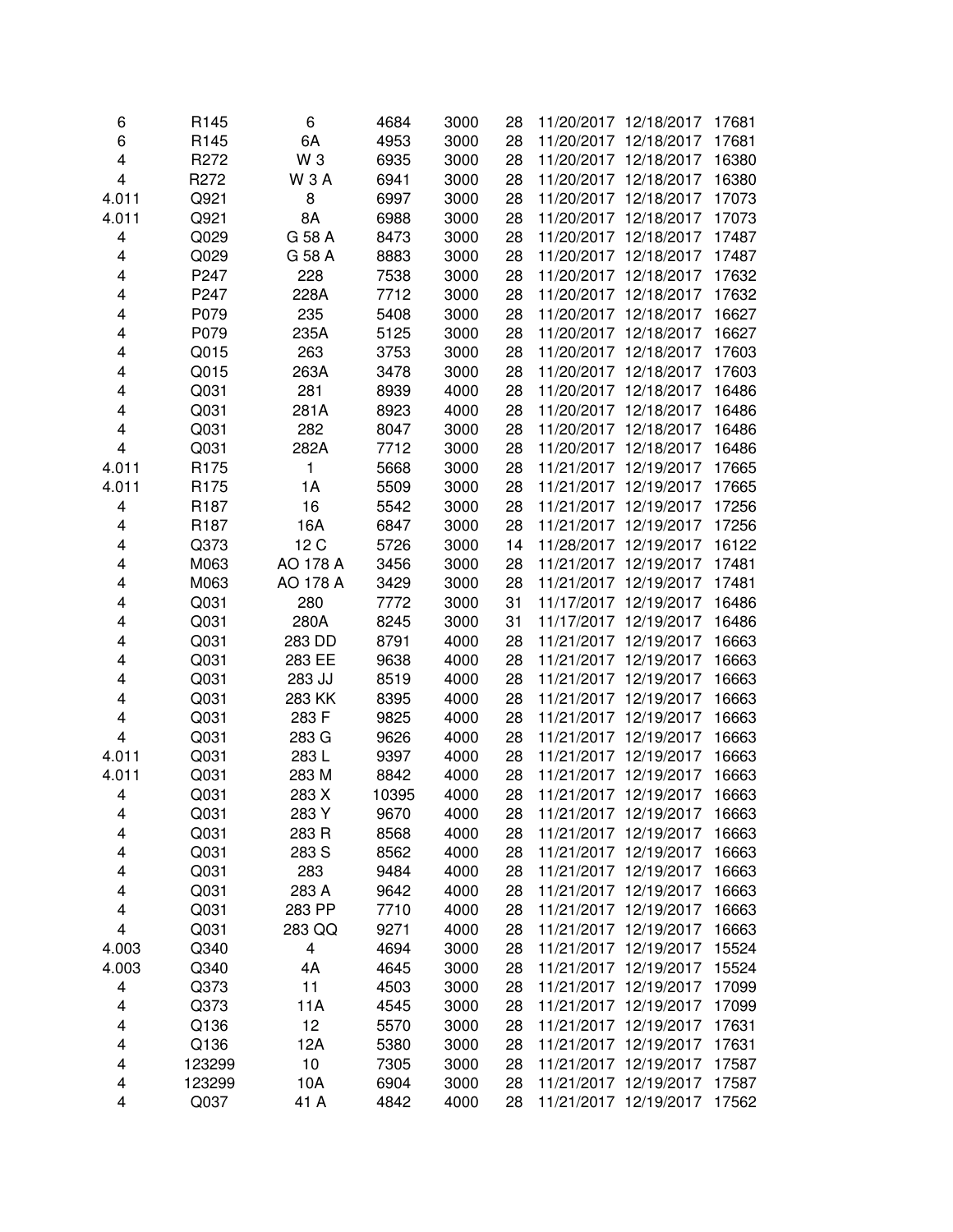| 4     | Q037   | 41 A              | 4866  | 4000 | 28             |                       | 11/21/2017 12/19/2017 | 17562 |
|-------|--------|-------------------|-------|------|----------------|-----------------------|-----------------------|-------|
| 4     | Q030   | 161 A             | 3331  | 3000 | 28             | 11/21/2017 12/19/2017 |                       | 17679 |
| 4     | Q030   | 161 A             | 3456  | 3000 | 28             | 11/21/2017 12/19/2017 |                       | 17679 |
| 4.011 | Q030   | 162 A             | 4996  | 3000 | 28             | 11/21/2017 12/19/2017 |                       | 16455 |
| 4.011 | Q030   | 162 A             | 3943  | 3000 | 28             | 11/21/2017            | 12/19/2017            | 16455 |
| 4     | M950   | 701 C             | 3763  | 3000 | 7              | 12/12/2017 12/19/2017 |                       | 15520 |
| 4     | M950   | 702 C             | 4785  | 3000 | 7              | 12/12/2017 12/19/2017 |                       | 15520 |
| 4     | M950   | 703 C             | 4333  | 3000 | 8              |                       | 12/11/2017 12/19/2017 | 15520 |
| 4     | M950   | 704 C             | 4390  | 3000 | 6              |                       | 12/13/2017 12/19/2017 | 15521 |
| 4     | M950   | 701 B             | 3718  | 3000 | $\overline{7}$ |                       | 12/12/2017 12/19/2017 | 15520 |
| 4     | M950   | 702 B             | 4807  | 3000 | $\overline{7}$ |                       | 12/12/2017 12/19/2017 | 15521 |
| 4.011 | R260   | BB <sub>1</sub>   | 6766  | 3000 | 29             |                       | 11/10/2017 12/19/2017 | 17682 |
| 4.011 | R260   | BB <sub>1</sub> A | 6691  | 3000 | 29             |                       | 11/10/2017 12/19/2017 | 17682 |
| 4     | Q900   | 5 ARK             | 14292 | 9000 | 28             |                       | 11/21/2017 12/19/2017 | 17253 |
| 4     | Q900   | 5 ARK             | 11927 | 9000 | 28             |                       | 11/21/2017 12/19/2017 | 17253 |
| 4     | R203   | 13                | 5334  | 3000 | 28             |                       | 11/21/2017 12/19/2017 | 17664 |
| 4     | R203   | 13A               | 4649  | 3000 | 28             |                       | 11/21/2017 12/19/2017 | 17664 |
| 4     | Q297   | 42 A              | 6812  | 3000 | 28             | 11/21/2017 12/19/2017 |                       | 16475 |
| 4     | Q297   | 42 A              | 6543  | 3000 | 28             | 11/21/2017 12/19/2017 |                       | 16475 |
| 4     | Q029   | G 59 A            | 8191  | 3000 | 28             | 11/21/2017 12/19/2017 |                       | 17487 |
| 4     | Q029   | G 59 A            | 8378  | 3000 | 28             | 11/21/2017            | 12/19/2017            | 17487 |
|       |        |                   |       |      |                |                       | 12/19/2017            |       |
| 4     | Q329   | 73                | 5169  | 3000 | 28             | 11/21/2017            |                       | 17181 |
| 4     | Q329   | 73A               | 5362  | 3000 | 28             | 11/21/2017            | 12/19/2017            | 17181 |
| 4.008 | P929   | 90                | 6183  | 3000 | 28             | 11/21/2017 12/19/2017 |                       | 16546 |
| 4.008 | P929   | 90A               | 6346  | 3000 | 28             |                       | 11/21/2017 12/19/2017 | 16546 |
| 4     | R048   | 117               | 5002  | 4000 | 28             |                       | 11/21/2017 12/19/2017 | 17259 |
| 4     | R048   | 117A              | 5066  | 4000 | 28             |                       | 11/21/2017 12/19/2017 | 17259 |
| 4     | P047   | 145 A             | 7391  | 4000 | 28             |                       | 11/21/2017 12/19/2017 | 16225 |
| 4     | P047   | 145 A             | 8040  | 4000 | 28             |                       | 11/21/2017 12/19/2017 | 16225 |
| 4     | Q076   | 150 A             | 6488  | 3000 | 28             |                       | 11/21/2017 12/19/2017 | 17560 |
| 4     | Q076   | 150 A             | 6309  | 3000 | 28             |                       | 11/21/2017 12/19/2017 | 17560 |
| 4     | M950   | 673               | 5361  | 3000 | 28             | 11/21/2017 12/19/2017 |                       | 16061 |
| 4     | M950   | 673A              | 5298  | 3000 | 28             | 11/21/2017 12/19/2017 |                       | 16061 |
| 4     | M950   | 674               | 6823  | 3000 | 28             | 11/21/2017 12/19/2017 |                       | 15519 |
| 4     | M950   | 674A              | 7241  | 3000 | 28             | 11/21/2017 12/19/2017 |                       | 15519 |
| 4     | P230   | 732               | 6625  | 3000 | 28             |                       | 11/21/2017 12/19/2017 | 16170 |
| 4     | P230   | 732A              | 6359  | 3000 | 28             | 11/21/2017 12/19/2017 |                       | 16170 |
| 6     | R145   | 7                 | 4351  | 3000 | 28             | 11/21/2017 12/19/2017 |                       | 17681 |
| 6     | R145   | 7Α                | 4541  | 3000 | 28             | 11/21/2017 12/19/2017 |                       | 17681 |
| 4.003 | R260   | BB <sub>2</sub>   | 4698  | 3000 | 28             | 11/22/2017 12/20/2017 |                       | 17682 |
| 4.003 | R260   | BB <sub>2</sub> A | 4505  | 3000 | 28             |                       | 11/22/2017 12/20/2017 | 17682 |
| 4     | M950   | <b>B705B</b>      | 4605  | 3000 | 5              |                       | 12/15/2017 12/20/2017 | 15519 |
| 4.003 | M950   | <b>B704 B</b>     | 4548  | 3000 | 7              |                       | 12/13/2017 12/20/2017 | 15521 |
| 4     | J363   | 3                 | 6485  | 3000 | 28             |                       | 11/22/2017 12/20/2017 | 17643 |
| 4     | J363   | ЗA                | 6220  | 3000 | 28             |                       | 11/22/2017 12/20/2017 | 17643 |
| 4     | Q340   | 5                 | 4870  | 3000 | 28             |                       | 11/22/2017 12/20/2017 | 15524 |
| 4     | Q340   | 5A                | 3355  | 3000 | 28             |                       | 11/22/2017 12/20/2017 | 15524 |
| 4     | Q374   | 5                 | 5508  | 3000 | 28             |                       | 11/22/2017 12/20/2017 | 15521 |
| 4     | Q374   | 5A                | 5529  | 3000 | 28             | 11/22/2017 12/20/2017 |                       | 15521 |
| 4.216 | R218   | 8                 | 5730  | 3000 | 28             | 11/22/2017 12/20/2017 |                       | 17587 |
| 4.216 | R218   | 8A                | 5886  | 3000 | 28             | 11/22/2017 12/20/2017 |                       | 17587 |
| 4     | 117347 | 24                | 4538  | 3000 | 28             | 11/22/2017 12/20/2017 |                       | 16358 |